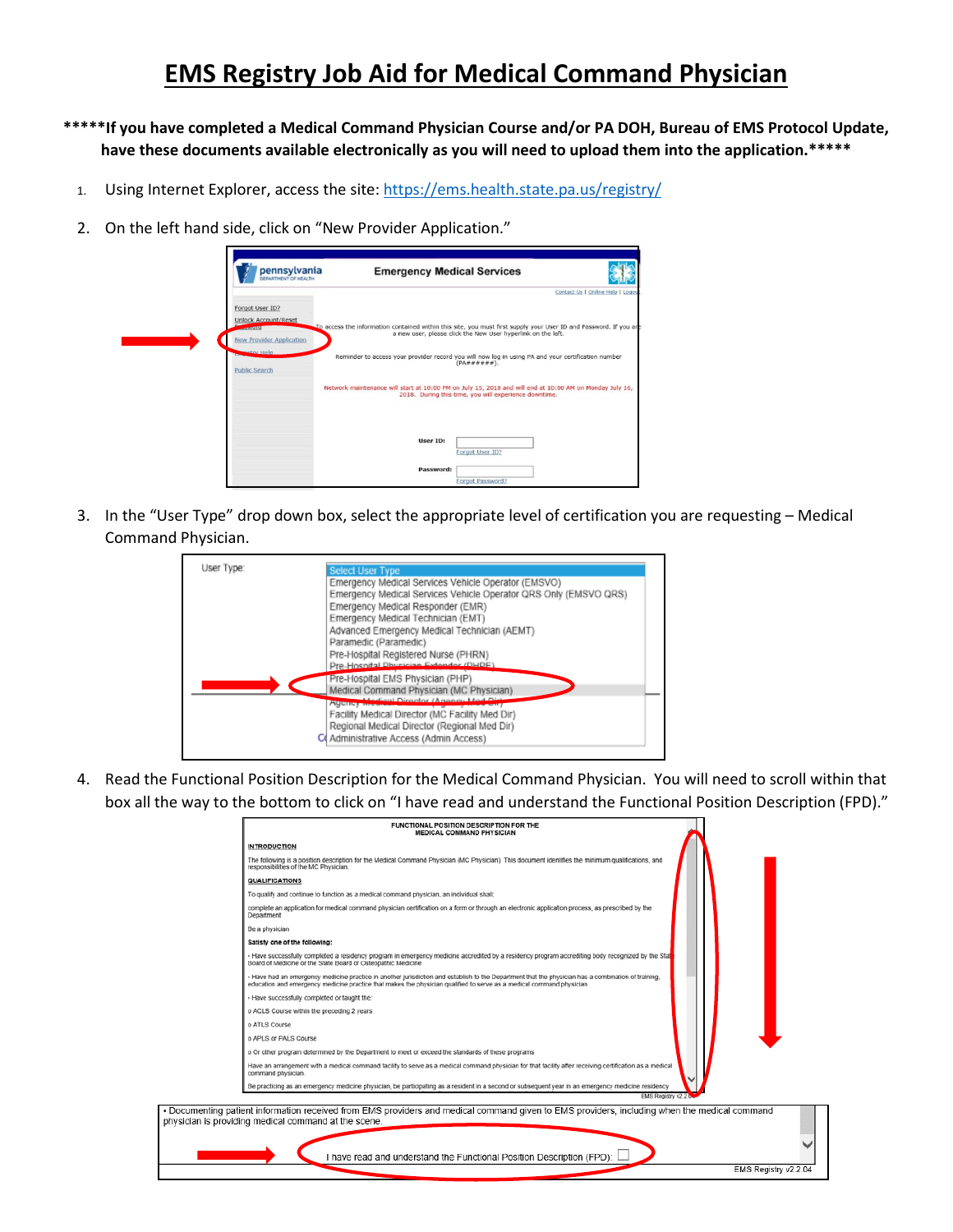5. The screen will refresh; read the text and then click on "Continue to EMS Application."



6. You will be directed to the Applicant Data – General Information Tab. Complete all fields in the General Information Tab.

| <b>General Information</b>                   | <b>EMS</b><br>oplication<br>Medical Command Physician   Release and Consent<br>Education                                                                                      |
|----------------------------------------------|-------------------------------------------------------------------------------------------------------------------------------------------------------------------------------|
|                                              |                                                                                                                                                                               |
| <b>Applicant Data</b>                        |                                                                                                                                                                               |
| Name:                                        | <b>Select Suffix</b>                                                                                                                                                          |
|                                              | M<br><b>First Name</b><br><b>Last Name</b>                                                                                                                                    |
| Address:                                     | <b>Street Address 1</b><br><b>Street Address 2</b>                                                                                                                            |
|                                              | Pennsylvania                                                                                                                                                                  |
|                                              | City<br>ZIP<br>$Z$ in+4                                                                                                                                                       |
| <b>County of Residence:</b>                  | <b>Select County</b><br>$\checkmark$                                                                                                                                          |
| <b>Phone Numbers:</b>                        | Primary Phone<br>Secondary Phone                                                                                                                                              |
| Email Address:                               |                                                                                                                                                                               |
| Date Of Birth:                               |                                                                                                                                                                               |
|                                              |                                                                                                                                                                               |
|                                              | In lieu of a Social Security Number, I am providing a PA drivers license, PA Photo ID, or VISA number                                                                         |
| <b>Social Security Number:</b>               |                                                                                                                                                                               |
| Gender:                                      | <b>Select Gender</b>                                                                                                                                                          |
| Race:                                        | <b>Select Race</b><br>$\checkmark$                                                                                                                                            |
| Education:                                   | $\checkmark$                                                                                                                                                                  |
|                                              | <b>Select Education</b>                                                                                                                                                       |
| <b>Criminal History/Disciplinary Actions</b> |                                                                                                                                                                               |
|                                              | NOTE: If you have previously reported a conviction or disciplinary action and you have been issued an Authorization Letter from the Bureau of EMS, DO<br>NOT check YES below. |
|                                              |                                                                                                                                                                               |
| $OYes$ $ONo$                                 | Have you ever been convicted of a crime other than a summary or similar offense?                                                                                              |
| $O$ Yes $O$ No.                              | Have you been subject to disciplinary action or had a certification or license or authority to practice any profession or<br>occupation revoked, suspended or restricted?     |
|                                              |                                                                                                                                                                               |
| <b>Additional Information</b>                |                                                                                                                                                                               |

7. Social Security # - If you have a Social Security number, but choose not to provide it, check the appropriate box and enter either your ID number (PA driver's license or PA Photo ID) or VISA number. Another tab titled, "Disclosures" will populate and you will be asked to authorize the PA Department of Health to obtain your Social Security number from the PA Department of Transportation. Your application will not be processed for certification until the PA Department of Health receives your Social Security number. This may possibly delay the issuance of your EMS Certification.

| ID Number:<br>Visa Number:                   | In lieu of a Social Security Number, I am providing a PA drivers license, PA Photo ID, or VISA number |
|----------------------------------------------|-------------------------------------------------------------------------------------------------------|
| <b>Applicant Data</b><br>General Information | Education<br>Release and Consent<br><b>EMS Application</b><br>Disclosures                             |

8. If you do not have a Social Security number, check the appropriate box. Another tab titled, "SSN Waivers" will populate and you will be required to complete the waiver statement.

| ID Number:<br>Visa Number: | In lieu of a Social Security Number, I am providing a PA drivers license, PA Photo ID, or VISA number                               |
|----------------------------|-------------------------------------------------------------------------------------------------------------------------------------|
|                            | I don't have a Social Security Number                                                                                               |
| <b>Applicant Data</b>      | Relase and Consent<br><b>Disclos</b> res<br><b>SSN Waivers</b><br>Education<br><b>General Information</b><br><b>EMS Application</b> |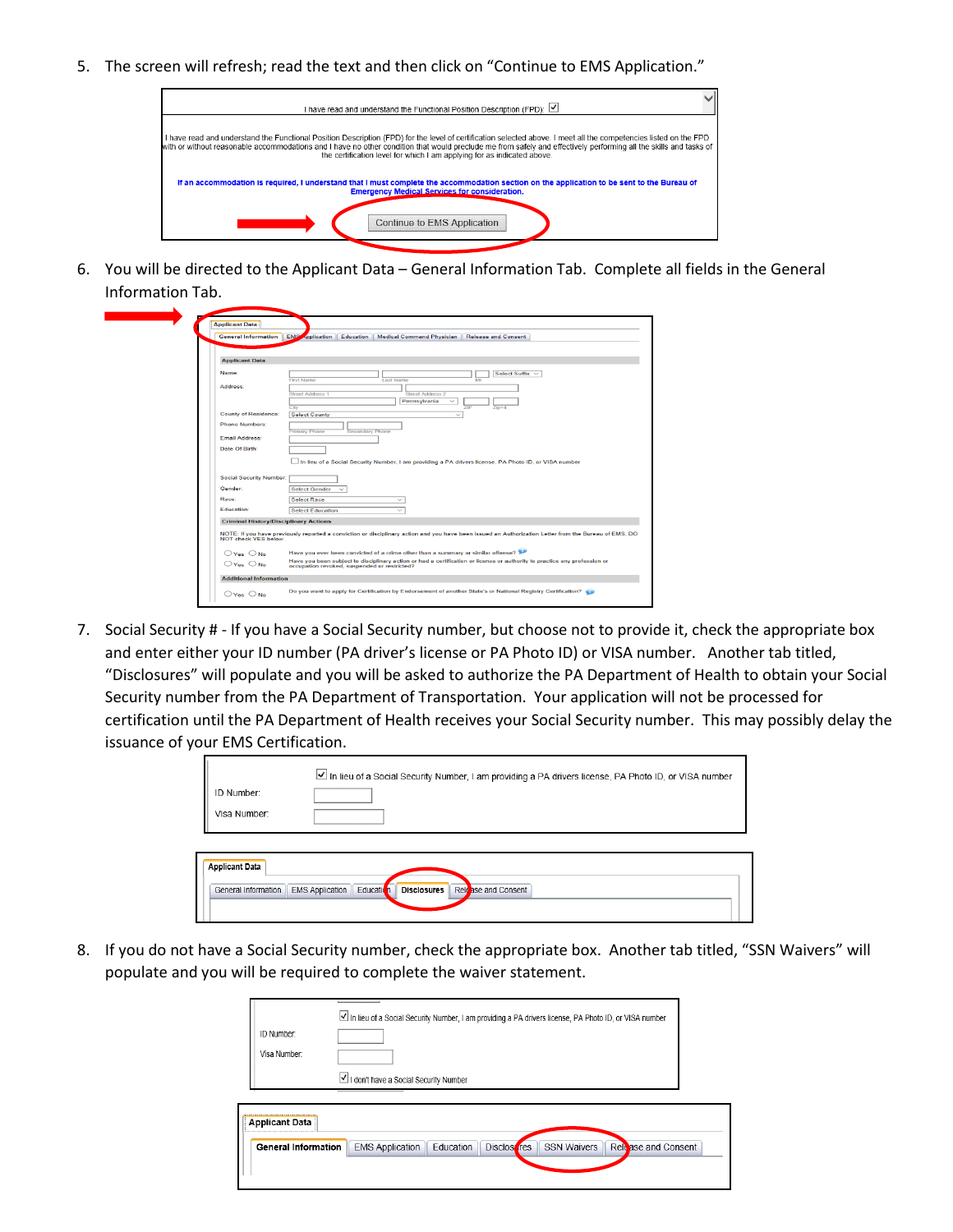9. If you check "Yes" for Criminal History, another tab titled, "Criminal History" will populate and you will be required to complete additional information. If you have questions relating to convictions, click on the blue help bubble.

| NOT check YES below.  | NOTE: If you have previously reported a conviction or disciplinary action and you have been issued an Authorization Letter from the Bureau of EMS, DO                     |
|-----------------------|---------------------------------------------------------------------------------------------------------------------------------------------------------------------------|
|                       | Have you ever been convicted of a crime other than a summary or similar offense?                                                                                          |
| $Yes \bigcirc$ No.    | Have you been subject to disciplinary action or had a certification or license or authority to practice any profession or<br>occupation revoked, suspended or restricted? |
|                       |                                                                                                                                                                           |
|                       |                                                                                                                                                                           |
| <b>Applicant Lota</b> | <b>Criminal History</b>                                                                                                                                                   |

10. If you check "Yes" for Disciplinary Action, another tab titled, "Disciplinary Action" will populate and you will be required to complete additional information.

|                                                    | <b>Criminal History/Disciplinary Actions</b>                                                                                                                              |
|----------------------------------------------------|---------------------------------------------------------------------------------------------------------------------------------------------------------------------------|
| NOT check YES below.                               | NOTE: If you have previously reported a conviction or disciplinary action and you have been issued an Authorization Letter from the Bureau of EMS, DO                     |
| $\bigcirc$ <sub>Yes</sub> $\bigcirc$ <sub>No</sub> | Have you ever been convicted of a crime other than a summary or similar offense?                                                                                          |
|                                                    | Have you been subject to disciplinary action or had a certification or license or authority to practice any profession or<br>occupation revoked, suspended or restricted? |
|                                                    |                                                                                                                                                                           |
|                                                    |                                                                                                                                                                           |
| <b>Applicant Data</b>                              | Criminal History                                                                                                                                                          |
| <b>General Information</b>                         | <b>Education</b><br><b>EMS Application</b><br><b>Disciplinary Actions</b><br>Release and Consent                                                                          |
|                                                    |                                                                                                                                                                           |

11. In the Additional Information section, check "No" for the Certification by Endorsement question.

| <b>Additional Information</b> |                                                                                                                                 |
|-------------------------------|---------------------------------------------------------------------------------------------------------------------------------|
| No<br>Yes                     | Do You want to apply for Certification by Endorsement?<br>Accommodations are needed for EMS Provider Certification Examination. |

12. Click on the "EMS Application" Tab.

| <b>Applicant Data Accommodations</b> |                        |           |                     |
|--------------------------------------|------------------------|-----------|---------------------|
| General Information                  | <b>EMS Application</b> | Education | Release and Consent |

13. EMS Certifications previously held or currently held in PA, other states, or US territories - If you are currently an EMS Provider or an Expired EMS Provider, complete this section and then click "Add Certification."

|                         | EMS certifications previously held or currently held in PA, other states, or US territories |
|-------------------------|---------------------------------------------------------------------------------------------|
|                         |                                                                                             |
|                         |                                                                                             |
| <b>Frovider Level:</b>  |                                                                                             |
| Certification#:         |                                                                                             |
| State:                  | Pennsylvania<br>$\checkmark$                                                                |
| <b>Expiration Date:</b> |                                                                                             |
|                         |                                                                                             |
|                         | <b>Add Certification</b>                                                                    |